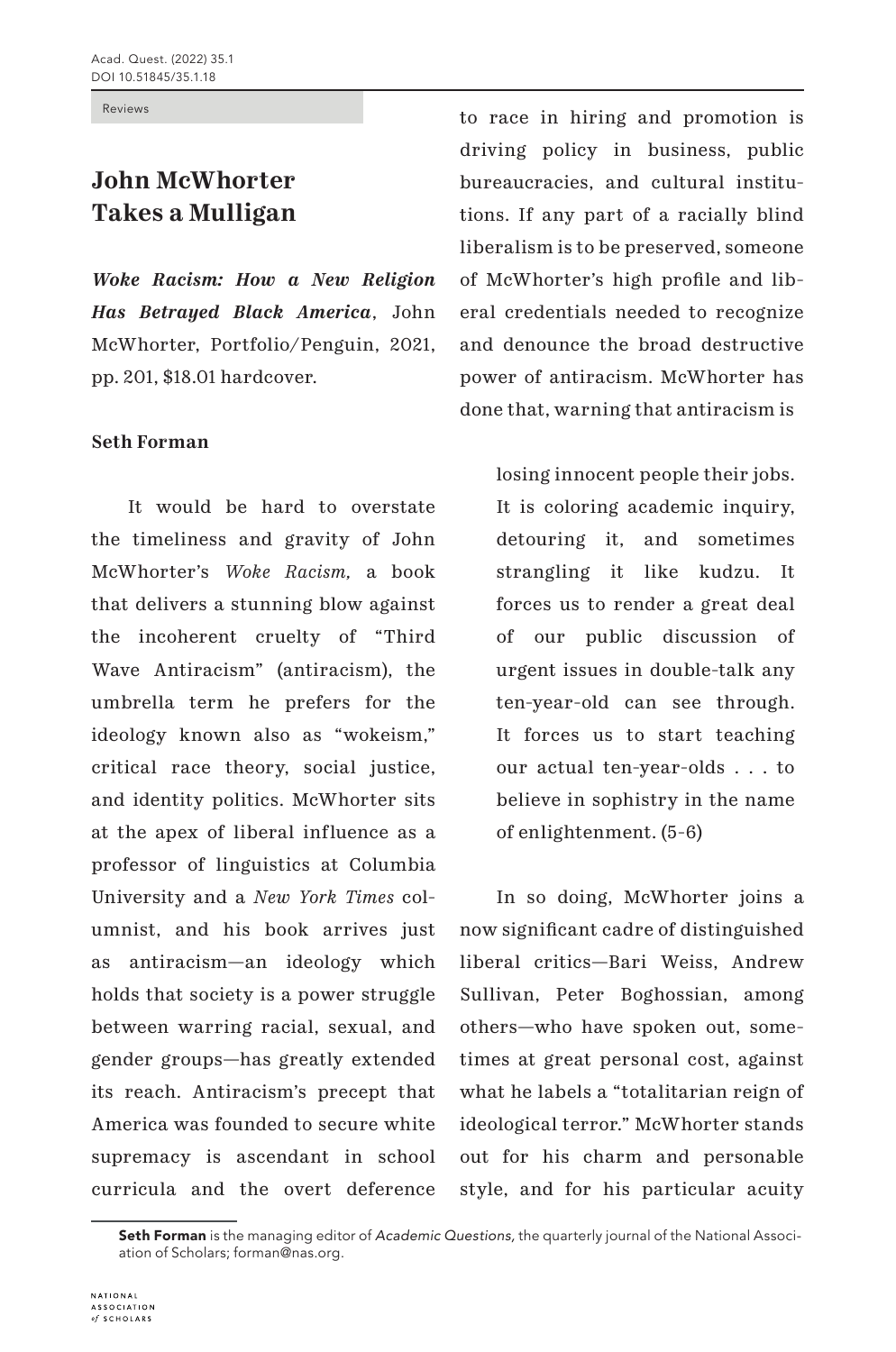at demonstrating how antiracism dehumanizes blacks, primarily by exempting them from the standards of behavior used to measure virtue in other groups. McWhorter also lends his support to vocational training as a key to social mobility for the disadvantaged, a move that groups such as the National Association of Scholars believe could enhance the fairness and integrity of higher education.

But he also pulls his punches, in all likelihood constrained by his commitment to "show that a pragmatic, effective, liberal, and even Democratic-friendly agenda for rescuing black America need not be founded on the tenets of this new religion." (x) Perhaps as a result, the book crystallizes the implausibility of defeating antiracism while leaving the powerful interests that drive it virtually unmolested.

To his great credit, McWhorter recognizes that woke institutions in America are run by an overwhelmingly liberal managerial class without whose acquiescence antiracism could have never taken hold. It is to them that he dedicates this effort—"The *New York Times* reading, National Public Radio-listening people" who "have innocently fallen under the impression that pious, unempirical virtue signalling about race is a form of moral enlightenment and political

activism" (xii). McWhorter wants liberals to realize that Third Wave Antiracism is foremost an attack on the liberalism they presumably cherish—the liberalism of individual rights, equality under the law, rational thinking, and free thought and speech.

This was the liberalism of the earlier "waves" of civil rights activism, but it has given way in the last decade to antiracism, which teaches that racism is the sole cause of all variations in socioeconomic outcomes between groups, that it is baked into the structure of society, and that it benefits whites and subjugates blacks.

To convince liberals that antiracism is irrational, McWhorter shrewdly declares it a religion. A self-described atheist himself, McWhorter knows that for secular liberals likening something to a religion—particularly to Christianity serves as ironclad proof that it is impervious to logic. It is a superficial analogy; there are no antiracist equivalents of "love thy neighbor," grace, or the hope of a transcendent afterlife, and even McWhorter writes at one point that antiracism's "prosecution of sinners contrasts with Jesus' embrace of them." (171)

 But like Christianity, antiracism has sacred texts (*Between the World and Me*, *White Fragility*, *How to be an*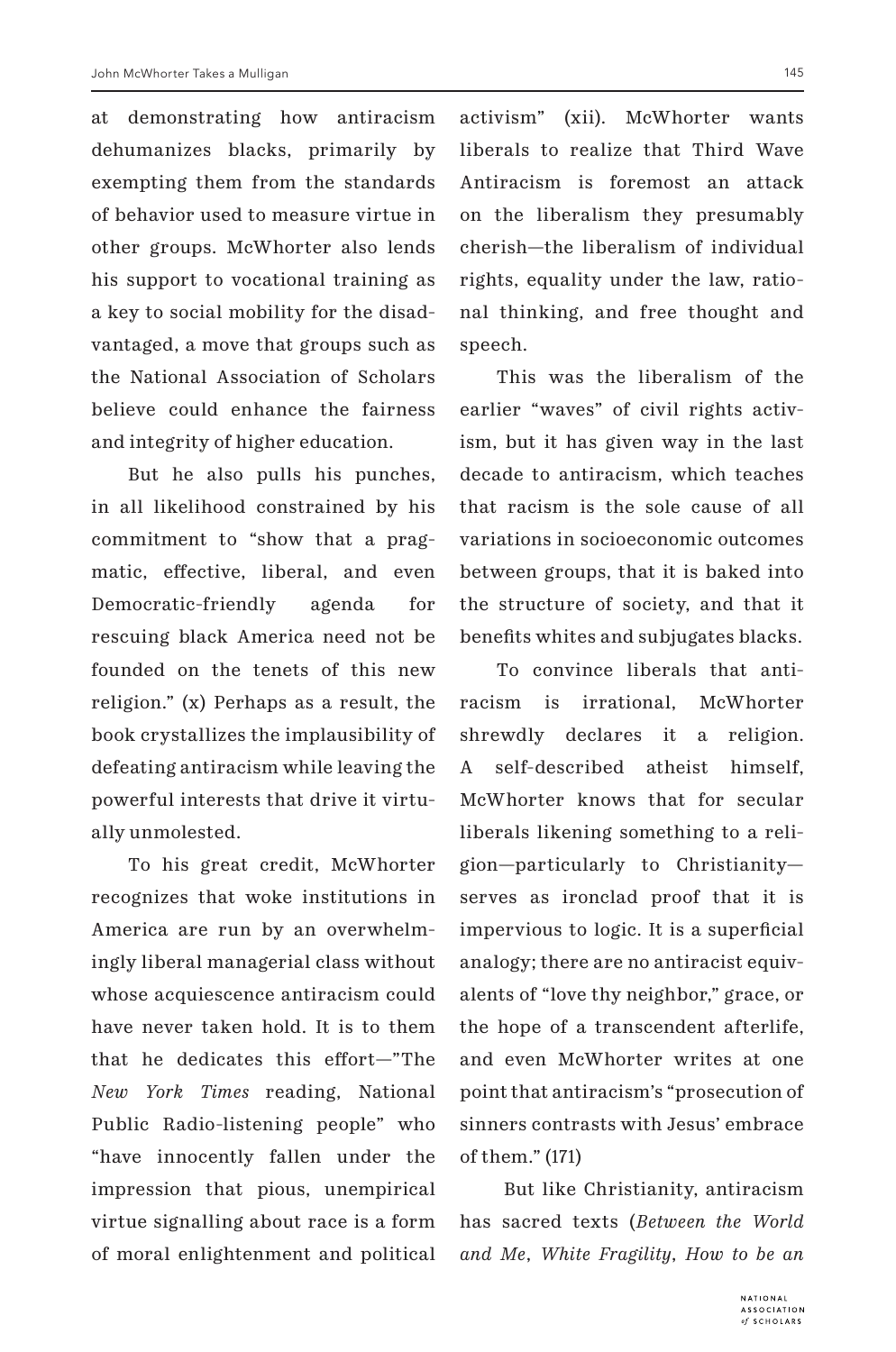146 John McWhorter Takes a Mulligan

*Antiracist*); it has priests (Ta-Nehisi Coates, Ibram X. Kendi, Nikole Hannah-Jones, Kimberly Crenshaw); and it has adherents, often called "social justice warriors" but whom McWhorter prefers to label the "Elect," to reflect the "ease with which they persecute people for not adhering to their religion." (20)

However imperfect the analogy, McWhorter demonstrates that it takes a certain kind of blind faith to ignore the obvious contradictions inherent in so much of the antiracism "catechism": when black people say you insult them, apologize, but don't expect them to forgive you; don't assume blacks like hip hop or basketball, but don't expect blacks to assimilate to white social norms; silence on racism is violence, but elevate black and brown voices over your own, to name just a few.

For McWhorter, the biggest problem with antiracism is that by dismissing reason and empiricism, the Elect have imposed some very damaging policies. The Elect expect you to believe black boys get suspended and expelled from school more than other kids because teachers are racist. So school discipline is scaled back leaving innocent black students to suffer because "the simple fact is: black boys do commit more offenses in public schools than other kids. Period." (99) The standards for admission to universities are also racist. So blacks are admitted with lower grades and test scores, resulting in an academic "mismatch" that leaves black students "in over their heads nationwide." (106-107)

However eloquent and persuasive in lamenting the use of different standards to measure black behavior, McWhorter carefully avoids any serious consideration of ending affirmative action, the policy embodiment of racially preferential treatment. By the time he gets around to his three proposals for "bringing real change for blacks," affirmative action is nowhere to be found. Whatever the virtues of his three policy recommendations—1. end the "war on drugs," 2. teach all children to read by phonics, and 3. make vocational training as easy to access as college—they do nothing to address the practice of treating blacks as if they are damaged goods.

If the objective of the book is to "marginalize" antiracism, this is an obvious and unexplained omission, especially as McWhorter provides an unusually trenchant explanation of how special treatment by race creates a permanent victim class and furthers the cause of antiracism. He calls this the "ironic by-product" of the 1960s civil rights laws, which "chang[ed] the rules" to benefit blacks,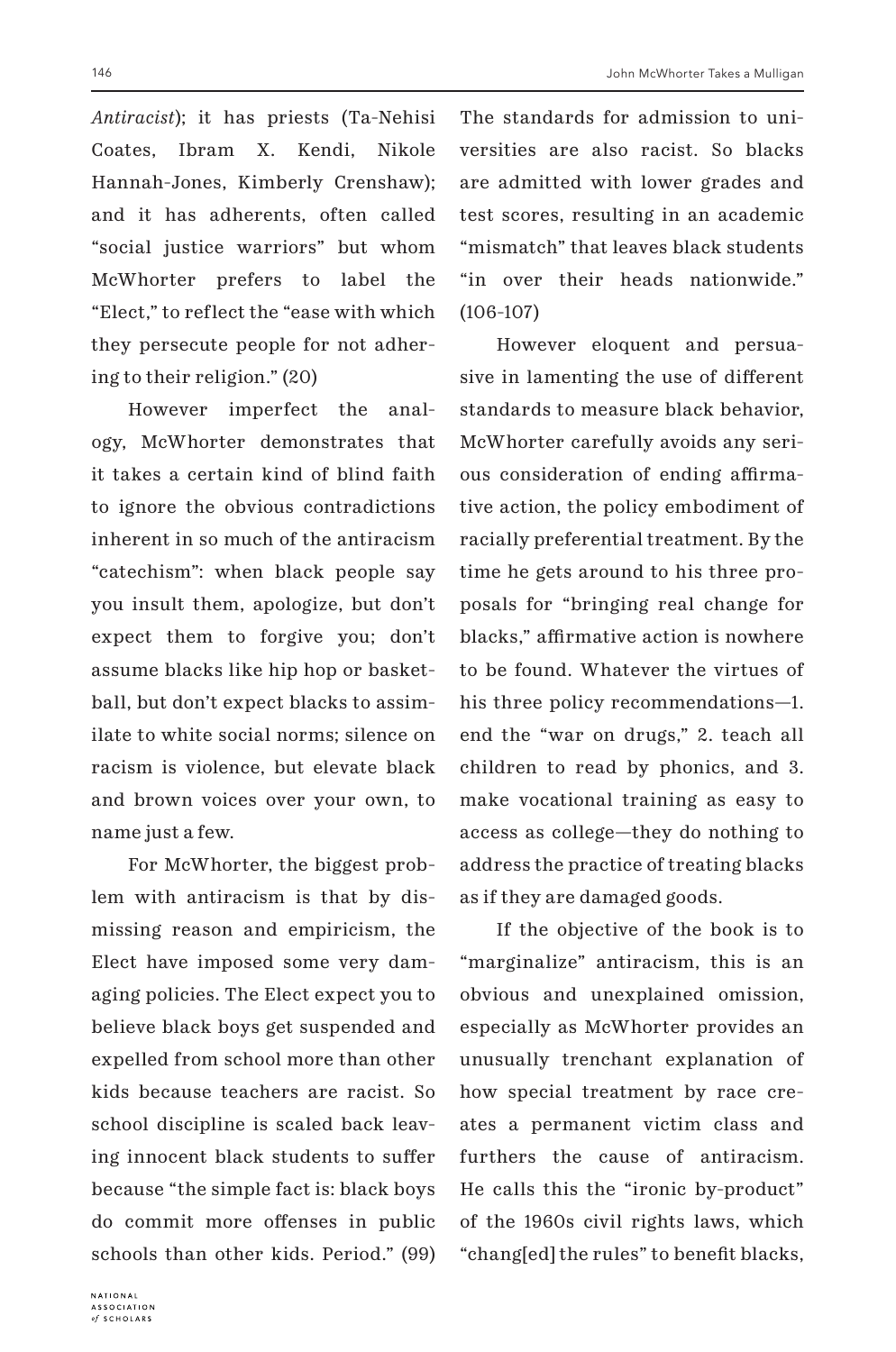thus depriving them of the ability to "say that we clawed our way to where we got." (82) Lacking an "internally generated sense of what makes you legitimate," blacks are drawn to the antiracist dogma that they are survivors in a feverishly racist world.

But McWhorter's indictment of the 1960s "civil rights laws," which "no one would want to rewind," is cagey. It wasn't the power to enforce desegregation granted by the Civil Rights Act of 1964 that deprived blacks of a chance for dignity. Blacks were the primary agents wringing these rights from the political system with a courage and nobility that has been universally lionized. The culprit was section 706(g) of Title VII of the Civil Rights Act, which allowed the government to compel "affirmative action." A series of executive orders, court decisions, and regulatory rulings on affirmative action produced the concept of "disparate impact," which enshrined into law and practice the fundamental antiracist doctrine: any inequality between racial groups is the result of racism. Today, the federal and state governments, private businesses, and the entire non-profit sector assume that statistical parity among racial groups would exist if not for

discrimination, thus justifying racial quotas. As political scientist Richard Hanania points out, antiracism is really "just civil rights law."1

By contrast, McWhorter sees the power of antiracism as stemming from cultural and attitudinal changes. The reason the woke have gotten away with authoritarian bullying, he claims, is "the remarkable change that has occurred in American life" that made being called a racist "all but equivalent to being called a pedophile." If the label "racist" weren't so lethal, he writes, antiracism would be a marginal movement "like the yippies of another era." (13)

But antiracism thrives from the power granted by civil rights law to investigate and punish organizations suspected of noncompliance with strict statistical racial balance.<sup>2</sup> Between 2000 and 2019, among only companies in the Fortune 500, almost \$3 billion was dished out in civil rights settlements.3 And this says nothing of the billions paid out in the vast majority of cases, which are undisclosed, or the additional billions in government contracts, grants, and assistance that are threatened simply by the existence of policies that are broadly

<sup>1</sup> Richard Hanania, "Woke Institutions is Just Civil Rights Law," richardhanania.substack.com, June 1, 2021.

<sup>2</sup> Christopher Caldwell, "The Inequality of Equity," *National Review,* May 17, 2021.

<sup>3</sup> Philip Mattera, *Big Business Bias: Employment Discrimination and Sexual Harassment at Large Corporations,* Good Jobs First (January 2019), https://www.goodjobsfirst.org/bias.